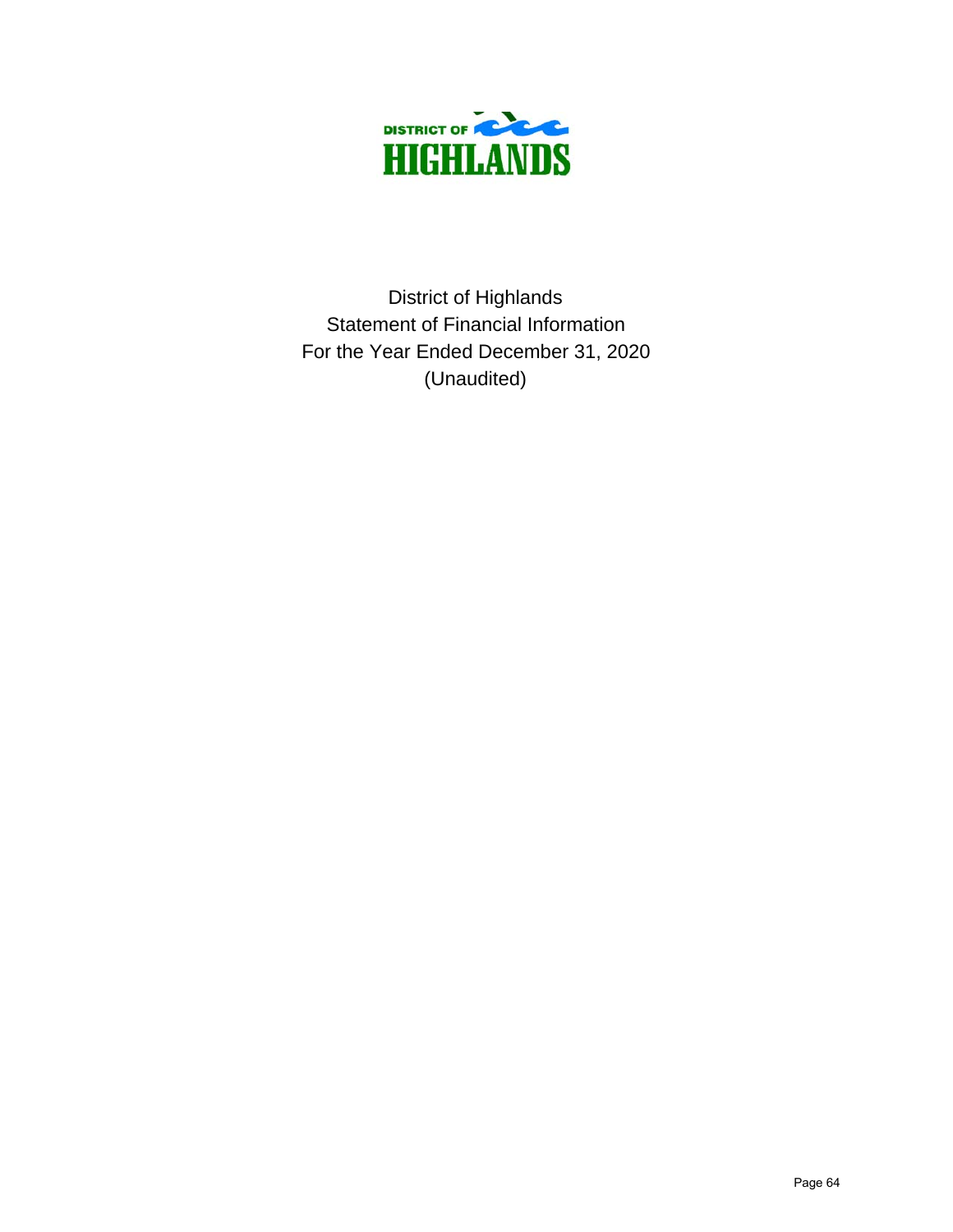### **Statement of Financial Information Approval**

Year ended December 31, 2020

The undersigned, as authorized by the Financial Information Regulation, Schedule 1, subsection 9(2) approves all the statements and schedules included in this Statement of Financial Information, produced under the Financial Information Act.

Loranne Hilton **Ken Williams** June \_\_, 2021 June \_\_, 2021

Treasurer Mayor on behalf of Council

*Prepared pursuant to the Financial Information Regulations, Schedule 1, section 9*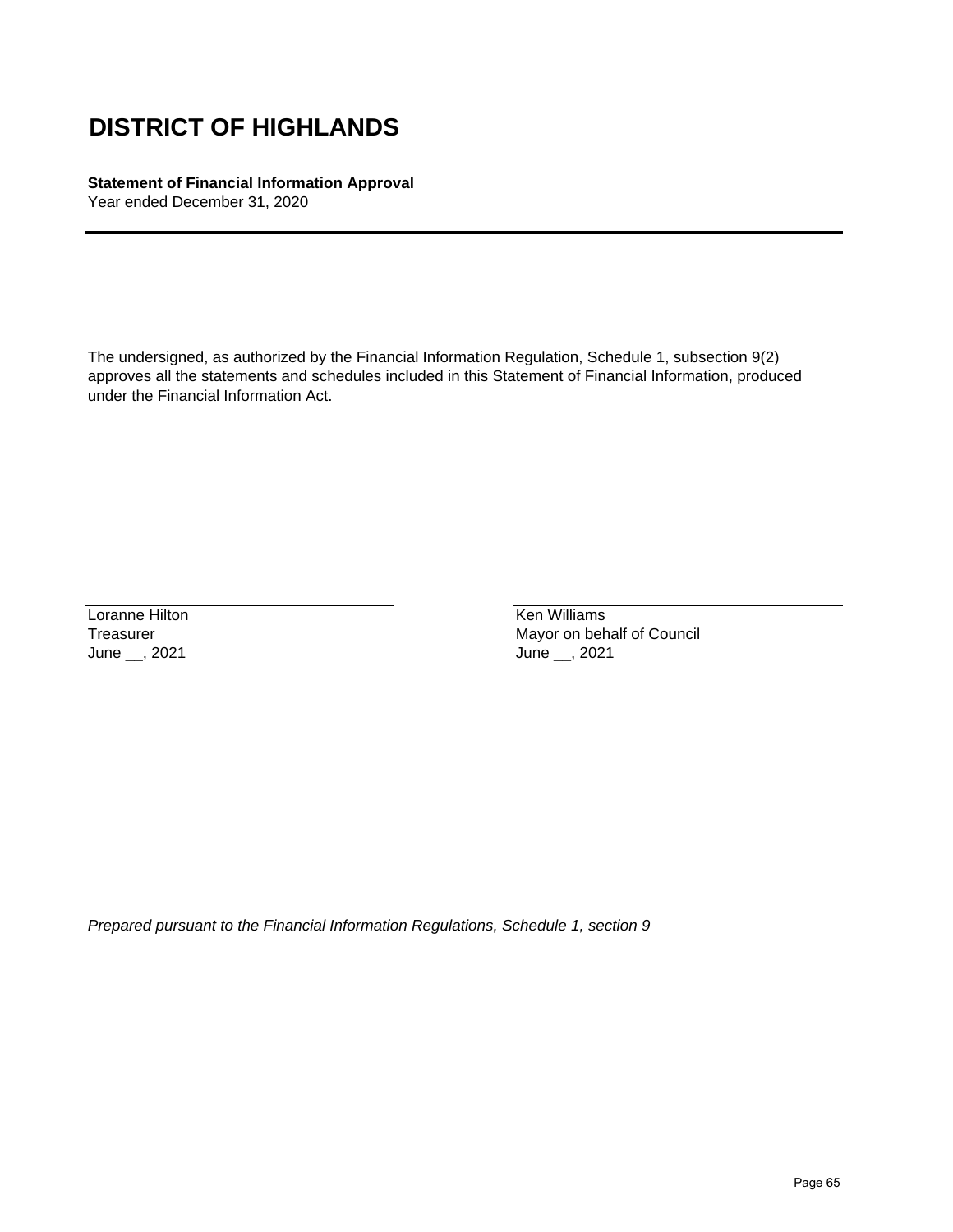#### **Management Report**

Year ended December 31, 2020

The Audited Financial Statements contained in this Statement of Financial Information under the Financial Information Act have been prepared by management in accordance with generally accepted accounting principles or stated accounting principles, and the integrity and objectivity of these statements are management's responsibility. Management is also responsible for all the statements and schedules, and for ensuring that this information is consistent, where appropriate, with the information contained in the financial statements.

Management is also responsible for implementing and maintaining a system of internal controls. These systems are designed to provide reasonable assurance that the financial information is relavant, reliable and accurate and the the District's assets are properly accounted for and adequately safeguarded.

The District's auditors, KPMG LLP, conduct an independent examination, in accordance with generally accepted auditing standards, and express their opinion on the financial statements. Their examination does not relate to the other schedules and statements required by the Act. Their examination includes a review and evaluation of the District's system of internal control and appropriate tests and procedures to provide reasonable assurance that the financial statements are presented fairly. The auditors have full and free access to the Council and meet on an annual basis.

On behalf of the District of Highlands,

Loranne Hilton **Treasurer** June \_\_, 2021

*Prepared pursuant to the Financial Information Regulations, Schedule 1, section 9*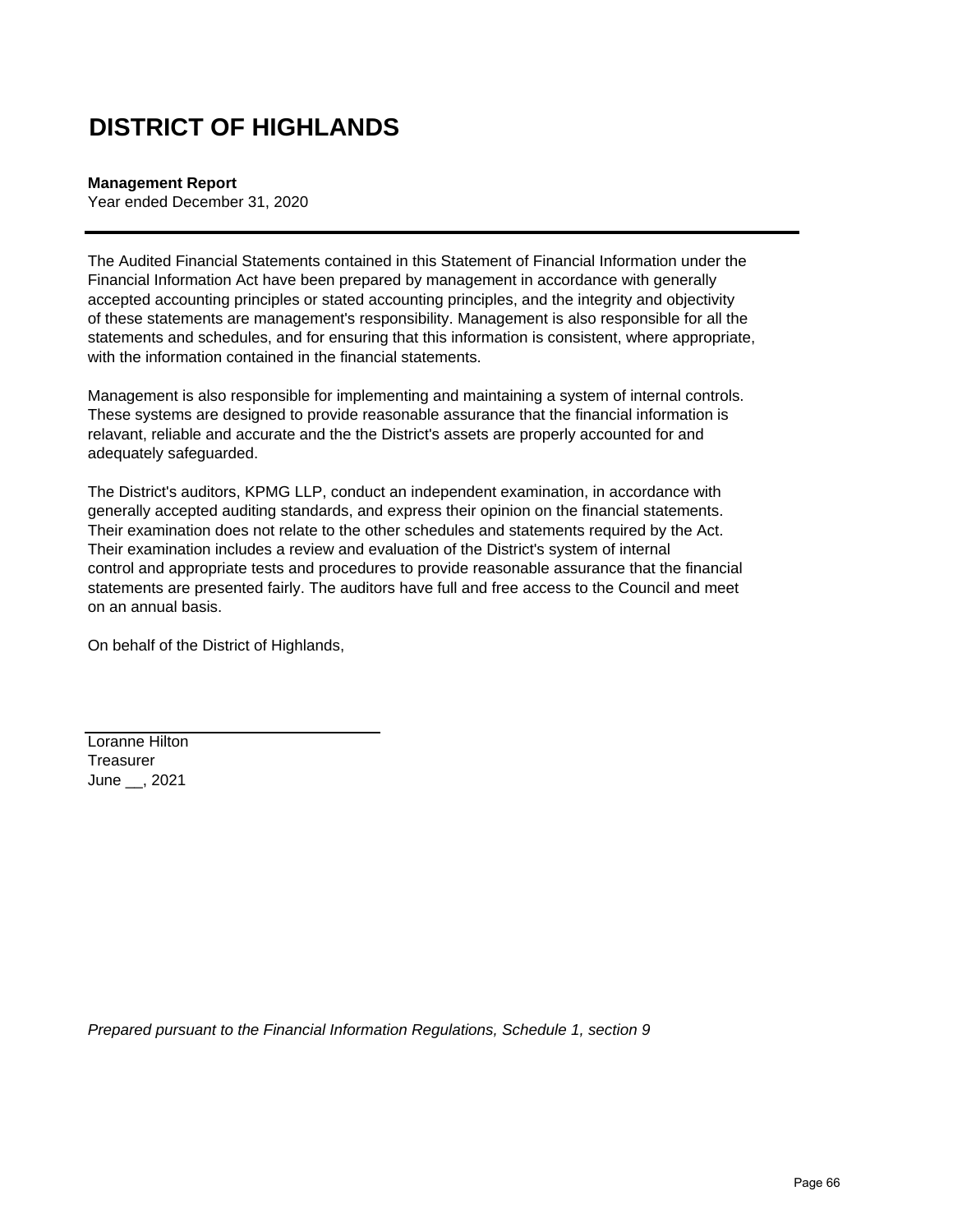#### Statement of Remuneration and Expenses (Unaudited)

Year ended December 31, 2020

|                                |                          | <b>Elected Officials</b> |                     |                |            |            |
|--------------------------------|--------------------------|--------------------------|---------------------|----------------|------------|------------|
|                                |                          |                          | <b>Remuneration</b> |                | Expenses** |            |
| Williams, Ken                  | Mayor                    |                          | \$                  | 15,951         | S          | 350        |
| Anderson, Leslie<br>Baird, Ann | Councillor<br>Councillor |                          |                     | 9,570<br>9,570 |            | 350<br>584 |
| Baird, Gord                    | Councillor               |                          |                     | 9,570          |            | 281        |
| McLean, Marcie                 | Councillor               |                          |                     | 9,570          |            | 474        |
| Roessingh, Karel               | Councillor               |                          |                     | 9,570          |            | 450        |
| Stanton, Rose                  | Councillor               |                          |                     | 9,570          |            | 400        |
|                                |                          |                          | ς                   | 73,371         | \$         | 2,889      |

|                                                            | <b>Employees</b>                      |    |              |    |            |
|------------------------------------------------------------|---------------------------------------|----|--------------|----|------------|
|                                                            |                                       |    | Remuneration |    | Expenses** |
| Beckett, Laura                                             | Planner                               | \$ | 95,462       | -5 | 1,021      |
| Hilton, Loranne                                            | <b>Chief Administrative Officer</b>   |    | 125,273      |    | 1,187      |
| Leek, Chris                                                | <b>Building Official</b>              |    | 97,466       |    | 1,436      |
| Position filled by x3                                      | <b>Corporate Officer</b>              |    | 99,011       |    | 1,016      |
|                                                            | Other Employees (under \$75,000)      |    | 163,296      |    |            |
|                                                            |                                       | S  | 580,508      | S  | 4,660      |
|                                                            | <b>Reconciliation of Remuneration</b> |    |              |    |            |
|                                                            |                                       |    |              |    |            |
| 1. Elected Officials                                       |                                       |    |              | \$ | 73,371     |
| 2.<br><b>Employees</b>                                     |                                       |    |              |    | 580,508    |
| 3. Receiver General for Canada (Employer portion CPP & EI) |                                       |    |              |    | 30,917     |
| 4. Reconciling Items*                                      |                                       |    |              | \$ | 203,806    |
| Total per Note 13 to the Audited Financial Statements      |                                       |    |              |    | 888,602    |

#### \* Reconciling Items:

Benefits paid on behalf of employees that are neither taxable to the employee nor paid directly to the employee are excluded from remuneration and expenses. Examples would be the employer's portion of contributions to registered pension and superannuation plans, extended health and dental plans. These payment types would be included in the Schedule of Payments to Suppliers of Good and Services.

\*\*Expenses reduced significantly for both Elected Officials & Employees due to COVID-19 Travel Restrictions.

Prepared under the Financial Information Regulation, Schedule 1, section 6(2), (3), (4), (5) and (6)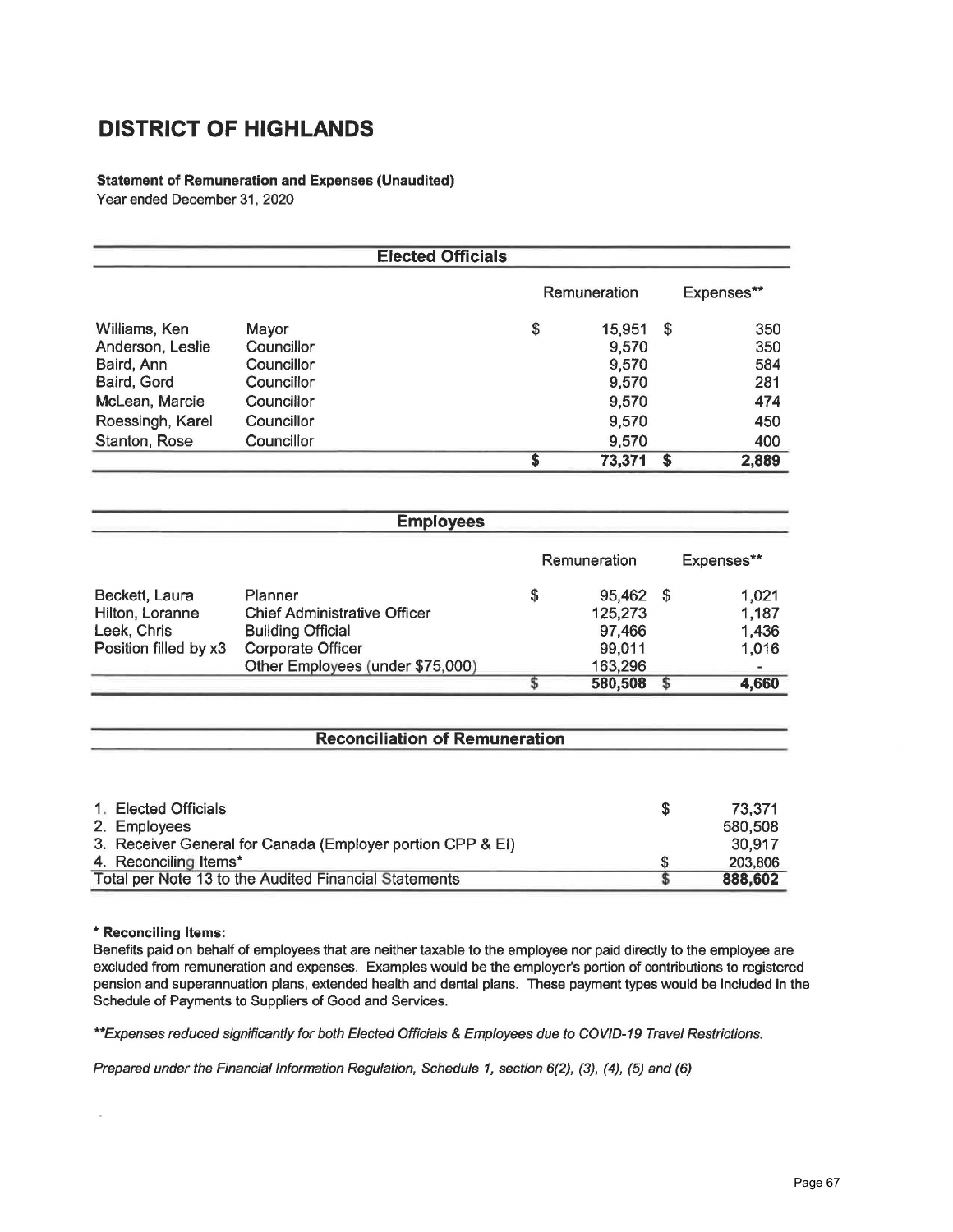### **Schedule of Payments to Suppliers for Goods and Services (Unaudited)**

Year Ended December 31, 2020

| <b>Supplier Name</b>                                            | Aggregate amount<br>paid to supplier |  |  |
|-----------------------------------------------------------------|--------------------------------------|--|--|
|                                                                 |                                      |  |  |
| <b>BAREFOOT PLANNING LTD</b>                                    | 71,820                               |  |  |
| <b>BC ASSESSMENT</b>                                            | 35,751                               |  |  |
| <b>BC TRANSIT</b>                                               | 170,994                              |  |  |
| C.R.E.S.T.                                                      | 35,596                               |  |  |
| <b>CAPITAL CITY PAVING LTD</b>                                  | 168,730                              |  |  |
| CAPITAL REGIONAL DISTRICT                                       | 335,965                              |  |  |
| CAPITAL REGIONAL HOSPITAL DISTRICT                              | 163,022                              |  |  |
| FORT GARRY FIRE TRUCKS LTD                                      | 252,000                              |  |  |
| <b>GLOBAL PRO SYSTEMS INC</b>                                   | 177,989                              |  |  |
| <b>GREATER VICTORIA PUBLIC LIBRARY</b>                          | 128,897                              |  |  |
| METHERALL, CHRISTINA                                            | 28,875                               |  |  |
| MILLSTREAM INDUSTRIAL PARK LTD                                  | 58,439                               |  |  |
| MINISTRY OF FINANCE & CORPORATE RELATIONS                       | 208,711                              |  |  |
| <b>MUNICIPAL PENSION PLAN</b>                                   | 93,488                               |  |  |
| <b>PACIFIC BLUE CROSS</b>                                       | 38,395                               |  |  |
| RECEIVER GENERAL FOR CANADA                                     | 166,135                              |  |  |
| RESCUE TOOLS CANADA                                             | 33,600                               |  |  |
| STEVE MARSHALL FORD LTD                                         | 37,325                               |  |  |
| VICTORIA CONTRACTING & MUNICIPAL MAINTENANCE CORP               | 271,093                              |  |  |
| <b>WESTSHORE PARKS &amp; RECREATION SOCIETY</b>                 | 187,741                              |  |  |
| <b>WESTLAND INSURANCE</b>                                       | 29,998                               |  |  |
| YOUNG ANDERSON                                                  | 69,066                               |  |  |
| Total of aggregate payments exceeding \$25,000                  | 2,763,630                            |  |  |
| Consolidated total of payments of \$25,000 or less              | 569,222                              |  |  |
| Total grants of \$25,000 or less                                |                                      |  |  |
| <b>Total Disbursements</b>                                      | 3,332,852                            |  |  |
| Per Note 13 of the Financial Statements - Expenditure by Object | 3,203,047                            |  |  |
| Variance*                                                       | \$<br>129,805                        |  |  |

#### **\* The variance occurs for the following reasons:**

- the financial statements are prepared on an accrual basis and this report is on a cash basis

- GST is included in payments to suppliers but is not included in the financial statement total

 - payments are included in this report for transfers to other governments which are not included as expenditures in the financial statements

*Prepared under the Financial Information Regulation, Schedule 1, section 7 and the Financial Information Act, section 2*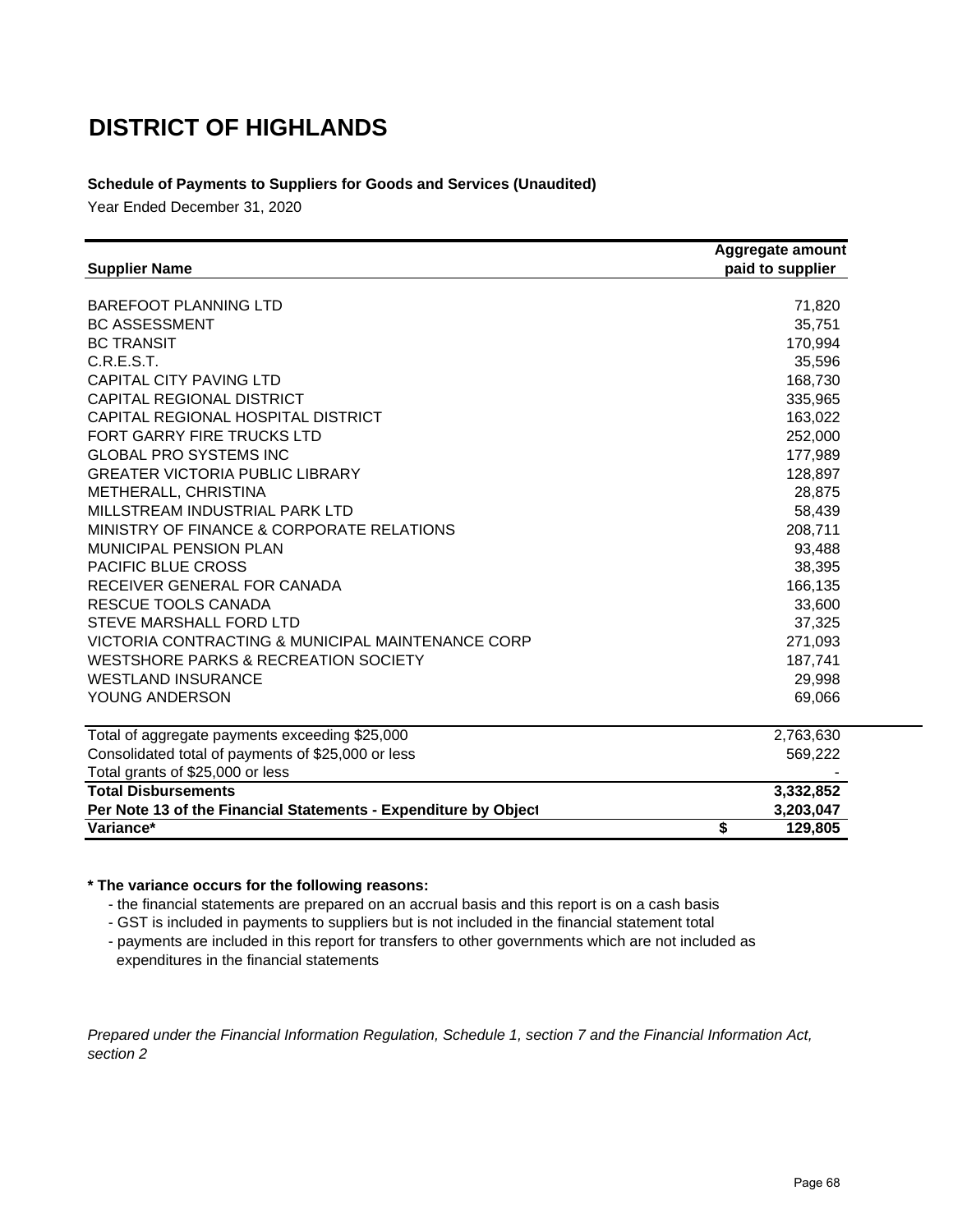#### **Schedule of Guarantee and Indemnity Agreements**

Year ended December 31, 2020

The District of Highlands has not given any guarantees or indemnities under the Guarantees and Indemnities Regulation.

Loranne Hilton Treasurer June \_\_, 2021

*Prepared under the Financial Information Regulation, Schedule 1, section 5*